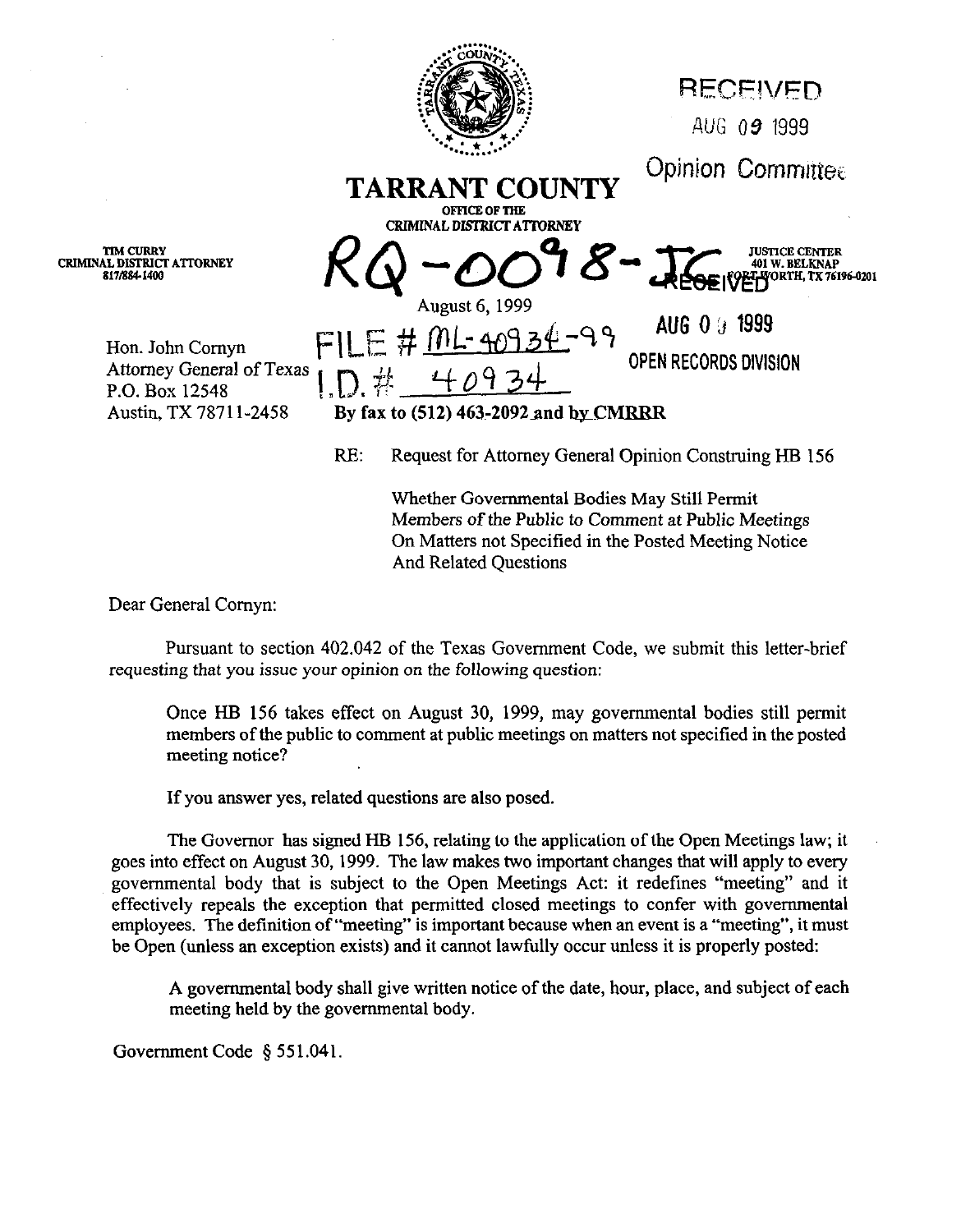The purpose of HB 156 was to close the 'briefing exception' loophole that resulted in unposted open and closed door communication on a variety of issues merely because the format of the meeting was a 'briefing'. In closing the loophole, however, the Legislature used very inclusive language, making a number of different exchanges covered as 'meetings' in the new definition. The new law provides:

 $(4)$  "Meeting" means :

(A) a deliberation between a quorum of a governmental body, or between a quorum of a governmental body and another person, during which public business or public policy over which the governmental body has supervision or control is discussed or considered or during which the governmental body takes formal action; or

(B) except as otherwise provided by this subdivision, a gathering:

(i) that is conducted by the governmental body or for which the governmental body is responsible:

(ii) at which a quorum of members of the governmental body is present:

(iii) that has been called by the governmental body; and

or receive questions from any third person, including an employee of the government body, about the public business or public policy over which the governmental body has supervision or control. The term does not include the gathering of a quorum of a governmental body at a social function unrelated to the public business that is conducted by the body, or the attendance by a quorum of a governmental body at a regional, state, or national convention or workshop, if formal action is not taken and any discussion of public business is incidental to the social function, convention, or workshop. The term includes a session of a governmental body. [Underlining in original HB 156 bill text; bold emphasis added.]

Government Code  $\delta$  551,001 (4), as amended by HB 156, effective August 30, 1999.

Our first question is simply whether this new law must be read to prohibit a member of the public from addressing the governmental body on a matter not specifically on the agenda. We believe the law is not to be read so strictly as to preclude all speech by members of the public in a governmental meeting merely because the subject of concern is not on the agenda, although we recognize the contrary argument.

Many, but not all, governmental bodies provide a regular 'public comments' portion to their regularly posted meetings. This permits the members of the public to vindicate their state constitutional right to address their government:

Right of assembly; petition for redress of grievances

Sec. 27. The citizens shall have the right, in a peaceable manner, to assemble together for their common good, and apply to those invested with the powers of government for redress of grievances or other purposes, by petition, address or remonstrance.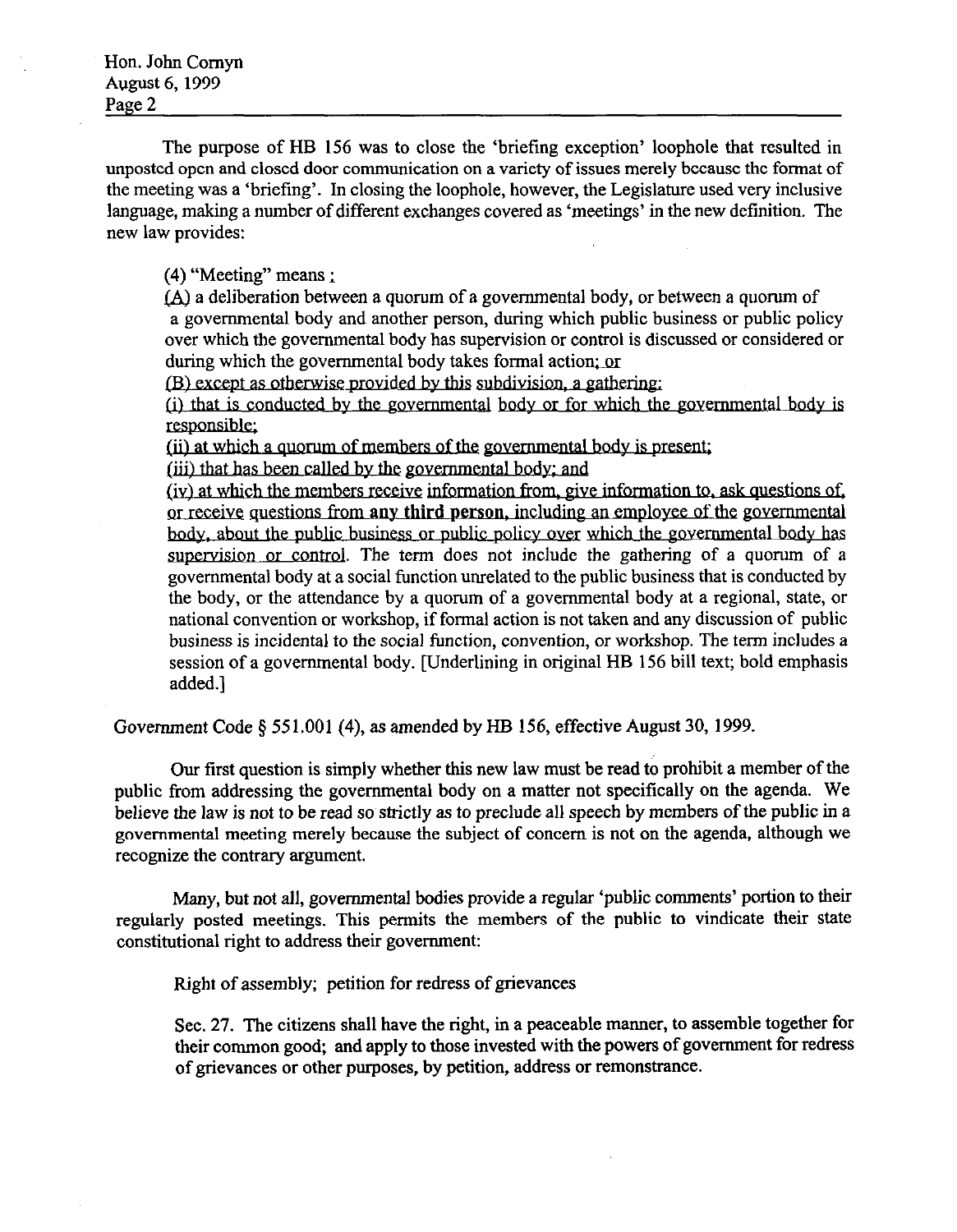Texas Constitution, Article 1, \$ 27.

While some entities require all citizen entreaties to their government to be made in writing, see e.g. Local Government Code § 22.043, it has become increasingly common for units of local government to invite any member of the public to make whatever comments they desire in the public forum at the time of the public meeting. Some entities permit any member of the public to speak as long as they desire; others permit a few minutes per speaker per meeting. The member of the public typically shows up, fills out a card indicating they wish to address the body, and then is called upon when the comments section of the meeting is reached. Topics are usually entirely at the discretion of the speaker. Requiring the speaker to submit their topic of address the number of days before the meeting necessary to allow for a specific agenda item would, we believe, limit the discourse between members of the public and their government. The 'public comments' mode of communication seems to us an option that should be retained by local governmental units; it would be ironic indeed if this law, which sought to open government to the public, instead closed public comment opportunities. We think this was not the law's intent, and we ask for your clarification.

The statute retains the following language that supports the ability of members of the public to make comments on matters that are not on the agenda:

Inquiry Made at Meeting

(a) If, at a meeting of a governmental body, a member of the public or of the governmental body inquires about a subject for which notice has not been given as required by this subchapter, the notice provisions of this subchapter do not apply to:

(1) a statement of specific factual information given in response to the inquiry; or

(2) a recitation of existing policy in response to the inquiry.

(b) Any deliberation of or decision about the subject of the inquiry shall be limited to a proposal to place the subject on the agenda for a subsequent meeting.

Government Code § 551.042.

Thus, while deliberation of, or decision on, a matter raised by a member of the public must be deferred until a later time when the matter may be placed on the agenda, the law *retains* reference to the possibility that a member of the public might make an inquiry about a subject for which notice has not been specifically given. And, there appears to be no penalty for a member of the public who speaks on a topic that is not on the agenda (although any action the governmental body might take on the item would be voidable if not properly posted for action; Government Code  $\S$  552.141).

Harmonizing § 551.042, § 551.001(4), and the Texas Constitution we believe permits the governmental body to have members of the public address the body on any topic of concern, even if not specifically on the agenda, *for the purpose of requesting that the issue be placed on the agenda for a subsequent meeting.* It is clear that no action may be taken on a matter not specifically posted on the agenda, what is less clear is whether the law as amended now prohibits other comment to a quorum of the governmental body by a member of the public unless the matter is specifically